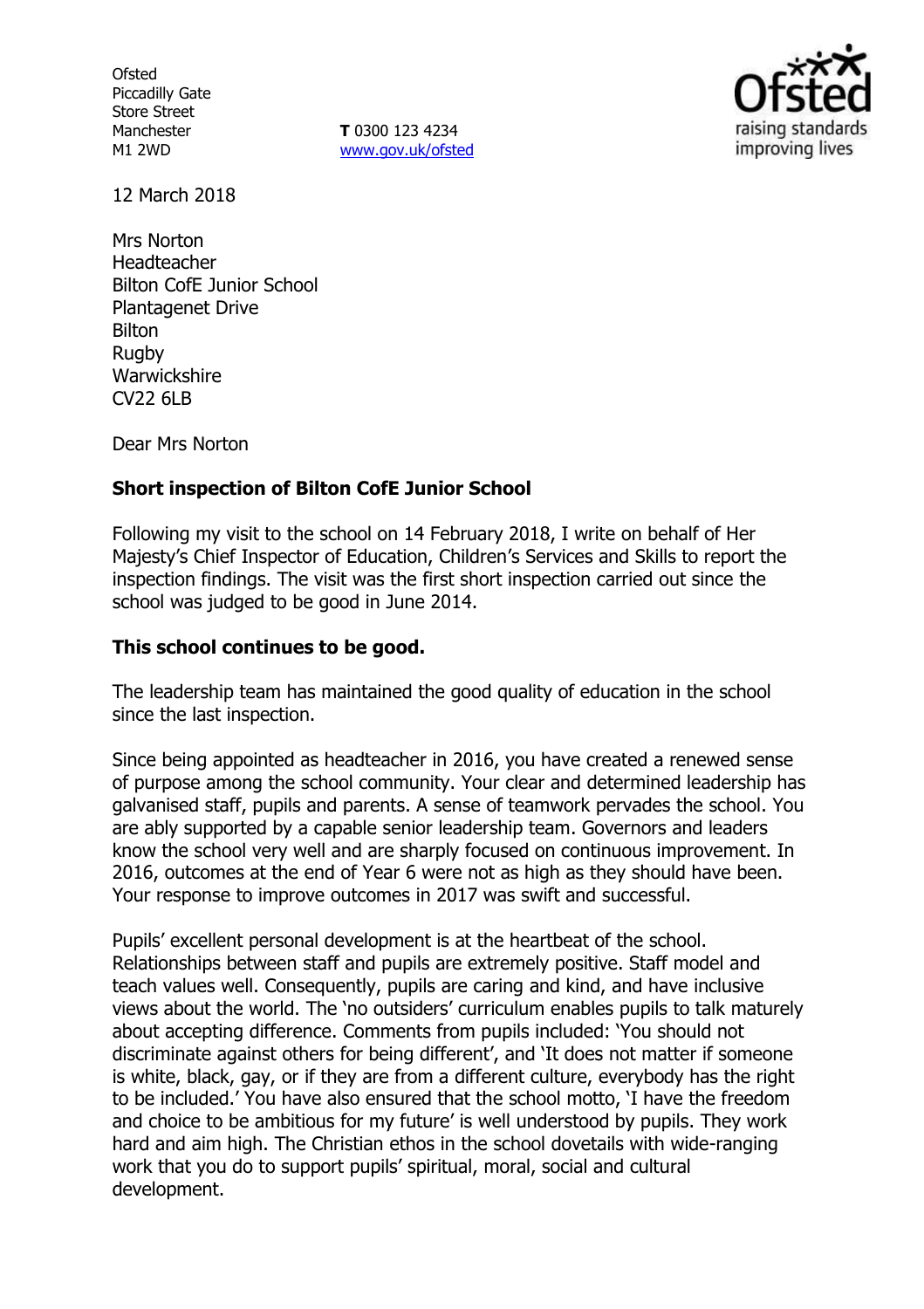

You have developed leaders' roles and responsibilities well. They feel empowered and trusted to lead. Subject leaders are proactive and lead successful whole-school improvements. They are given time to address priorities and put in place training for staff. For example, the school is working towards 'Science Mark', which has sparked improvements to the subject. An engineer visited the school and in a follow-up project, pupils used their knowledge to build their own model car. Opportunities such as this, and other science initiatives, are helping to develop staff's subject knowledge, and pupils' scientific skills.

The governing body is very effective. Led astutely by the chair, governors provide strong and supportive challenge. This is evident in minutes of meetings and on their visits into school. They scrutinised the use of funding for pupils who have special educational needs (SEN) and/or disabilities and, as a result, funding is now being used more effectively.

You have responded effectively to the areas for improvement since the previous inspection. Staff have developed a good understanding of the demands of the new curriculum. Their subject knowledge is precise and they have high expectations of how much work pupils produce in lessons. Little time is lost in learning, so pupils progress well. Pupils regularly discuss their learning with their peers, using accurate subject-specific language when doing so. You have implemented a range of positive new teaching approaches in the last few years. Some of these strategies are still developing. Pupils make good progress, but sometimes they could be stretched even further. For example, occasionally some pupils continue to practise calculations that they have already mastered, rather than applying their skills to more complex problems. Leaders now need to focus on fully embedding approaches, so that attainment continues to rise in reading, writing and mathematics.

The work that you have done to improve communication with parents and carers has been successful. Parents are overwhelmingly positive about the quality of the education and the level of care that staff provide. You use social media and your bulletin to keep parents updated about news. You also ask parents' opinions through surveys and respond positively to their suggestions.

Leaders and staff work successfully on meeting individual pupils' needs. This is particularly the case for pupils who are vulnerable. Pupils who have SEN and/or disabilities, and pupils who have social or emotional needs, are well supported. You make good use of external specialist support to enhance the provision that you offer in school. Your own family support worker has strong partnerships with pupils and families who require additional support.

Pupils' eyes light up when they talk about the topics that they cover in the curriculum. You and the staff have worked hard to create meaningful topics that spark pupils' interests. Pupils were enthused about turning their classroom into a courtroom and doing drama in their 'crime and punishment' topic. Others spoke knowledgeably about the history they learned when dressing up as evacuees for a trip in their 'World War 2' topic. The rich curriculum ensures that pupils develop appropriate skills and understanding, across a range of subjects.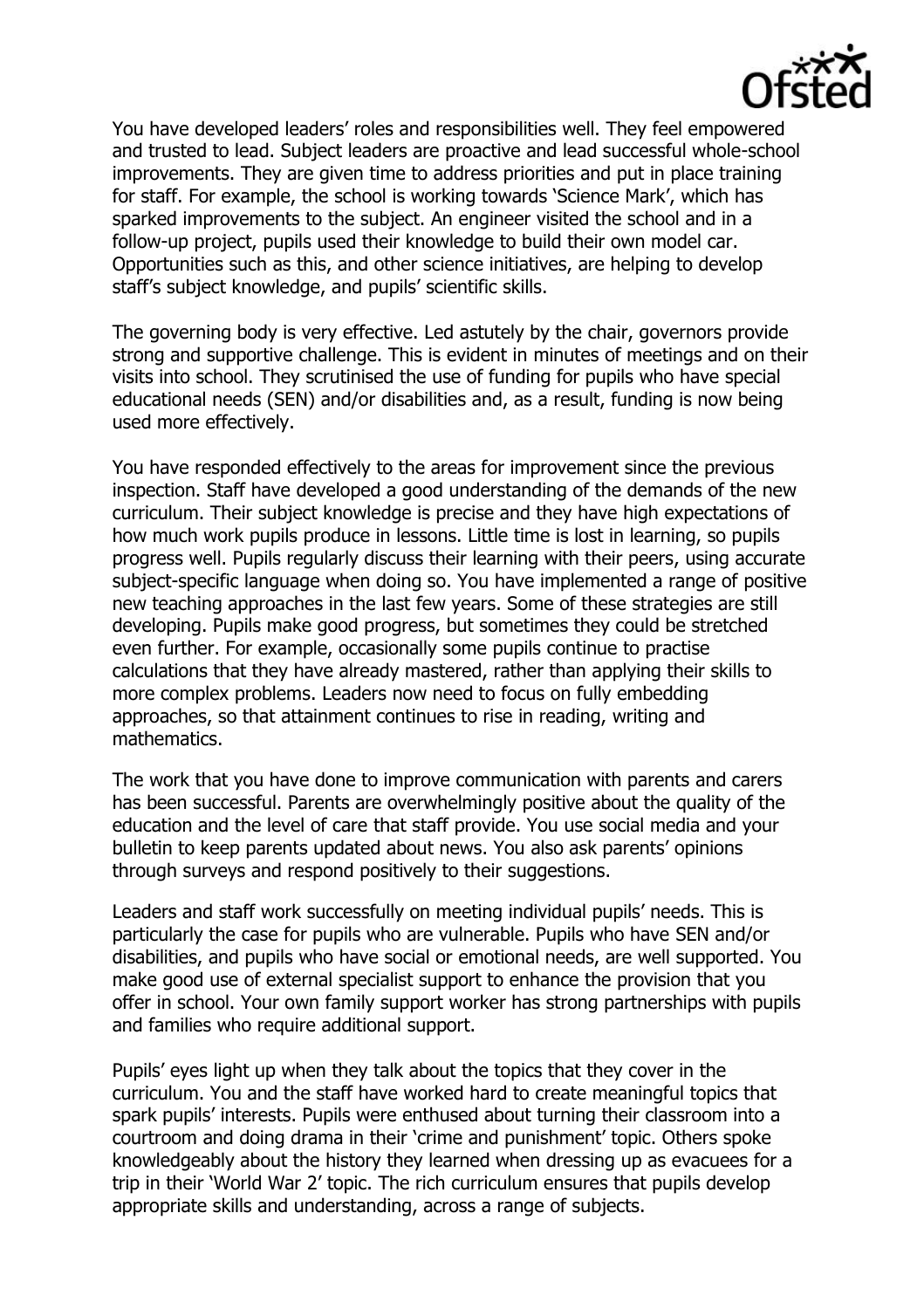

You have made sure that pupils receive a range of wider enrichment opportunities. Pupils enjoy after-school clubs, such as: fizz pop science; martial arts; football; street dance; and cooking. The physical education (PE) and sport premium funding has been used well to increase participation in extra-curricular clubs and competitive sports. You have also ensured that pupils' leadership skills are developed through additional responsibilities such as: the junior leadership team; online rangers; and house captains.

# **Safeguarding is effective.**

The safeguarding procedures and the culture for keeping pupils safe are a significant strength of the school. Understandably, you are in a position to share your good practice. You lead an aspect of safeguarding within a local network of schools.

The designated leads for safeguarding are extremely thorough in their work. Record-keeping is meticulous and concerns raised about pupils are followed up tenaciously. External services are involved in a timely and appropriate manner. The school's family support worker also plays a significant role in supporting the welfare of pupils and families. High-quality training ensures that staff have a superb understanding about their responsibilities. For example, they are absolutely clear about how to recognise different forms of abuse and the risks associated with child sexual exploitation.

Your curriculum ensures that pupils are well equipped to keep themselves safe. They spoke confidently about key processes in school, such as the lock-down procedures and the fire drill. Pupils were also clear about how to keep safe online, particularly the importance of not giving out personal information on the internet. Pupils are taught how to recognise feelings of stress or worry. Comments from pupils included, 'If you are worried and you get a fuzzy or tight feeling, you can use the worries box and an adult will help you.'

### **Inspection findings**

- At the end of Year 6 in 2016, pupils' attainment declined. You quickly identified that pupils were not developing the skills and understanding to meet the demands of the curriculum. Leaders and staff took decisive action and implemented a range of new strategies to improve learning in reading, writing, mathematics, and in wider curriculum subjects. For example, pupils are now provided with more opportunities to write at length, and in English, boys are more motivated by the choice of curriculum topics. You have also put in place occasional standardised tests, which have helped secure the accuracy of teachers' assessments.
- As a result of the wide-ranging strategies, pupils' attainment rose significantly in 2017 at the end of key stage 2. In other year groups, your assessment information demonstrates that pupils' high attainment is built upon as they move through school. However, some of the strategies are in the early days of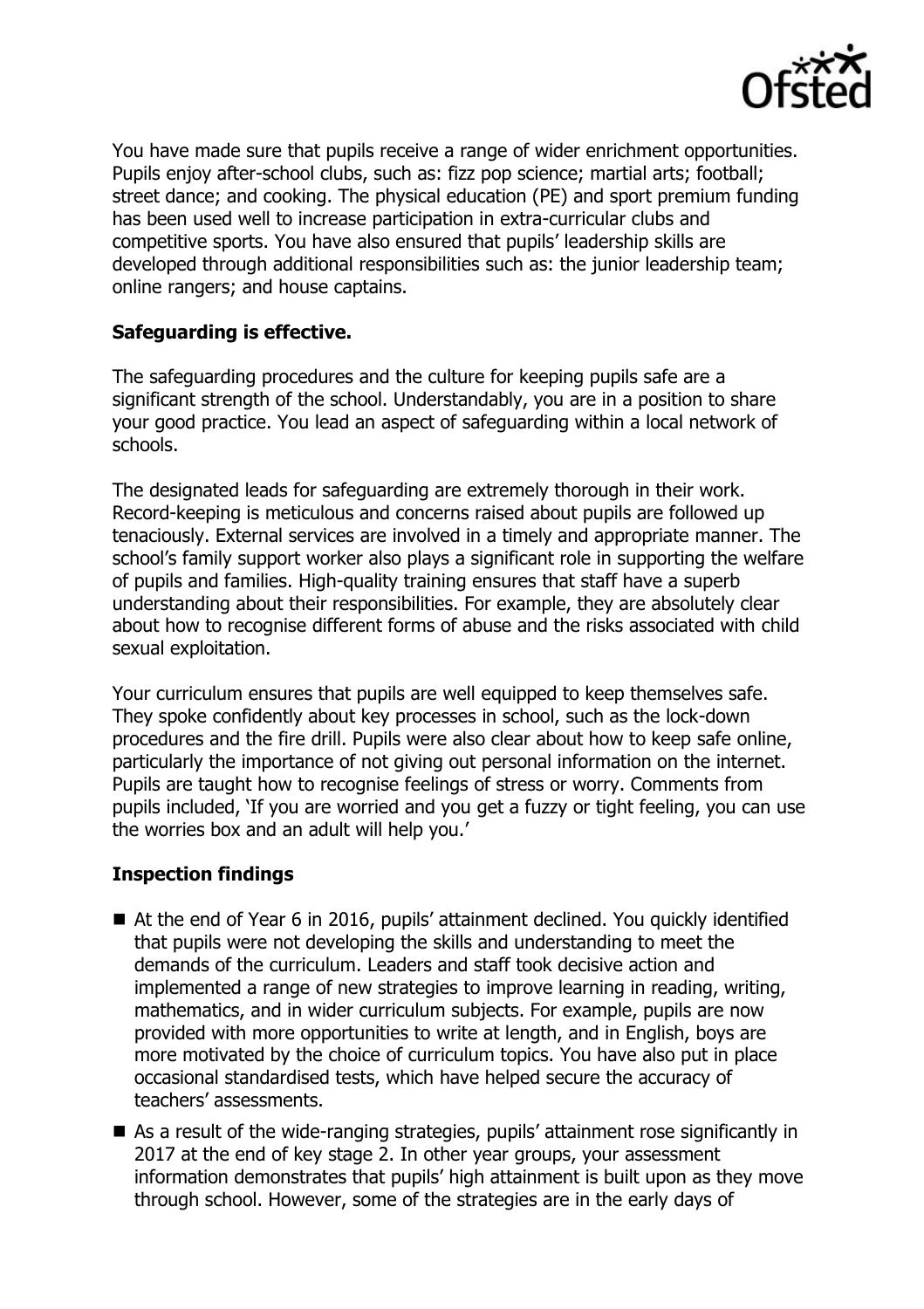

implementation and teachers are refining their delivery. Further work to fully embed the strategies will help to raise pupils' attainment even further.

- The attainment of disadvantaged pupils is mixed. In some year groups they are doing well, but in others they are not catching up with other pupils quickly enough. Over the last two years, at the end of key stage 2, disadvantaged pupils' attainment and progress has not been high enough, particularly in reading. In the early part of 2017, you carried out a review of pupil premium spending. In response to the review, you are now putting the funding to more effective use. The funding is being focused far more precisely on pupils' learning in reading, writing and mathematics. A new after-school club run by staff is helping pupils to receive additional high-quality support for their homework. There is also a new intervention for reading to support pupils who struggling to grasp key reading skills. The early indications show that these strategies are having a positive impact. For example, pupils' reading ages are accelerating after receiving additional support. However, several of these new focused strategies are in their early stages and now need embedding to see the long-term impact. You recognise that disadvantaged pupils' attainment is not high enough and needs to be a continual focus, particularly in reading.
- **Pupils' behaviour is good across the school. They are respectful to one another** and their conduct around school is exemplary. You have put in place thoughtful reward strategies, which motivate the pupils. They enjoy receiving 'leaf points' for their house team when they behave well or produce high-quality work. Equally, pupils are clear about what happens if behaviour falls below your expected standard. They are given a warning, and if their poor behaviour persists, they work with their teacher to log the incident online. These procedures have had a positive impact on pupils' behaviour and incidents have reduced in the year.
- Fixed-term exclusions have been just above the national average for several years. You do not take decisions to exclude pupils lightly because it conflicts with the highly inclusive nature of your school. However, the fixed-term exclusions have been justified and necessary. There are some pupils in the school with complex behaviour needs. You manage these pupils well and use external services to put in place precise support strategies. Pupils who have social and emotional difficulties are also given additional nurture support through 'the burrow' provision. This has helped a number of pupils become more settled and in a better position to access learning in the classroom. Several pupils who have complex behaviour needs have improved their behaviour over time. You and the governors are going to continue to monitor the rates of fixed-term exclusions.

### **Next steps for the school**

Leaders and those responsible for governance should ensure that:

- $\blacksquare$  recent strategies to improve reading, writing and mathematics are fully embedded, so that pupils' attainment continues to rise
- disadvantaged pupils' attainment rises, particularly for reading.